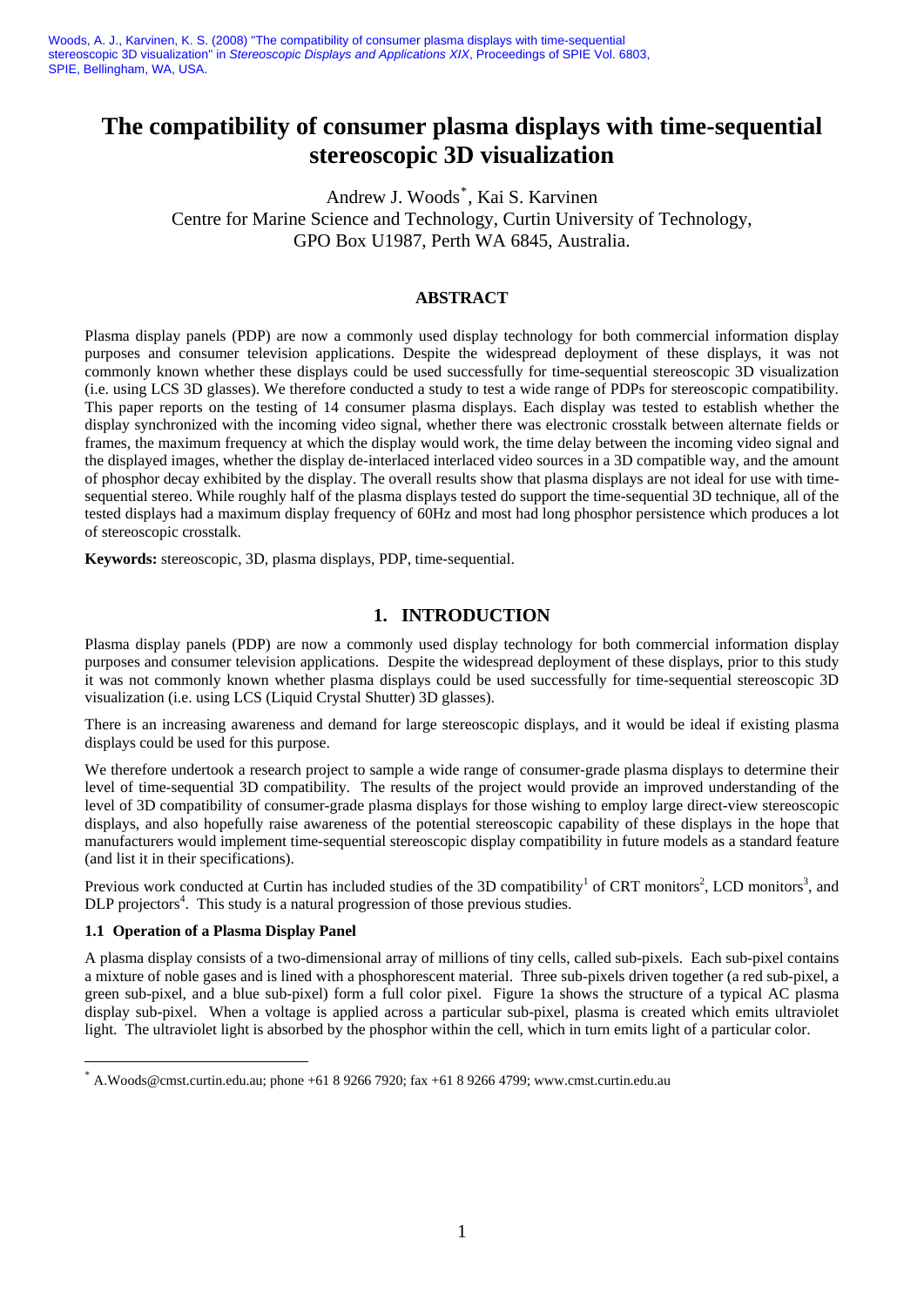Unlike CRTs or LCDs, all the sub-pixels in a plasma display can be driven to output light at the same time. Figure 1b and 1c show the time-domain drive scheme of a plasma display panel. In these graphs, the horizontal axis is time and the vertical axis is the vertical position on screen (the pixel row number counting from the top down). In this example, during each field-period the plasma display can be energized up to 8 times – each of these 8 periods is called a sub-field. Figure 1c shows the structure of one sub-field (SF), comprising a reset period, the addressing period (each sub-pixel in the entire display is individually addressed for triggering or not-triggering), and the sustain period (the entire panel is energized, and those sub-pixels that have been triggered, will output light). It can be seen from Figure 1b that the sustain period is different for each of the sub-fields, in a binary pattern – i.e. SF1 has a sustain period of 1 'unit' (0.01ms), SF2 has a sustain period of 2 'units', SF3=4, SF4=8, ..., SF8=128 'units' (1.28ms). In general terms, a sub-pixel triggered during sub-field 8 (SF8) will have double the brightness of a sub-pixel triggered during sub-field 7 (SF7). For each subpixel, different grey-levels are achieved by triggering the sub-pixel only in selected sub-fields. For example, in general terms, a black sub-pixel would be achieved by not triggering the sub-pixel during any of the sub-fields, a full-bright subpixel would be achieved by triggering the sub-pixel during all of the sub-fields, and a half-brightness sub-pixel would be achieved by only triggering the sub-pixel during sub-field 8 (SF8).



Figure 1: (a) The layout of a typical AC plasma display sub-pixel<sup>5</sup>, (b) an illustration of the time-domain drive scheme of an example plasma display panel using  $8$  sub-fields during one TV-field $6$ , and (c) the time-domain structure of a single  $sub-field^6$  $sub-field^6$ .

As was mentioned above, all sub-pixels of a plasma display can be driven simultaneously, however unlike a CRT which only drives each pixel to emit light once per field, a plasma display can be driven to output light multiple times per field (8 times per field in the example above, although different plasma displays use a different number of sub-fields per TVfield, and different sub-field timing). This means that plasma displays act somewhat like a cross between a hold-type display and an impulse-type display. CRTs are an impulse-type display and LCDs are a hold-type display.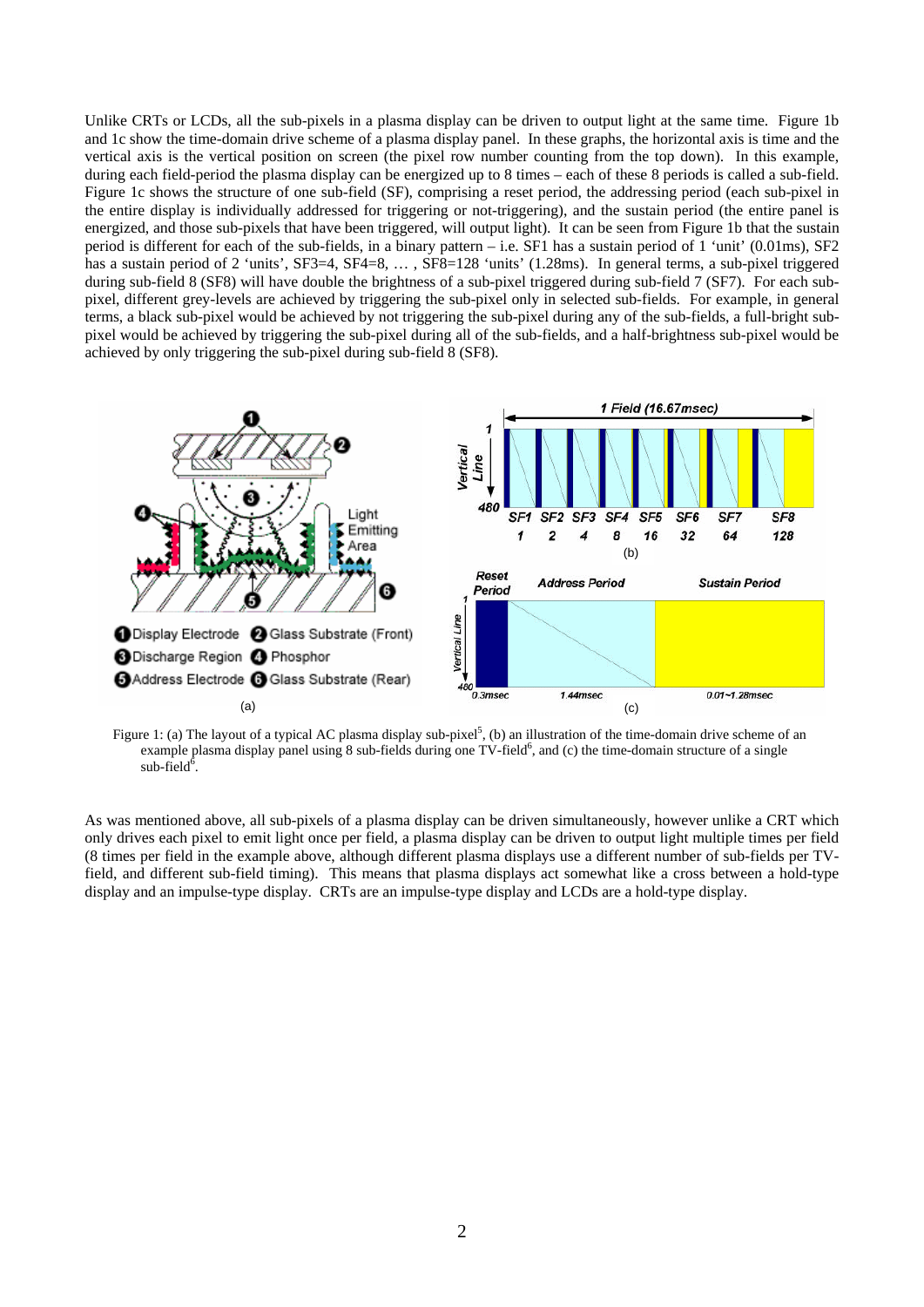## **2. EXPERIMENTAL METHOD**

In this study we tested 14 different consumer-grade plasma displays from nine different manufacturers. The age of the displays ranged from units that were several years old to units that had only been recently released at the time of the tests.

Equipment used for testing included: two custom-built photodiode sensor pens (based on an Integrated Photomatrix Inc. IPL10530 DAL), two oscilloscopes (a Goldstar OS-3000, and a TiePie Engineering Handyscope HS3 digital USB oscilloscope), and a custom-built LCS 3D glasses driver box capable of adjustable phase and duty cycle. Equipment used to generate the time-sequential 3D video signals consisted of a small form factor PC fitted with a stereoscopic capable graphics card (NVIDIA 6600GT) and a Panasonic 'DMR-E65' DVD recorder/player. The Panasonic DMR-E65 was chosen because it is known to convert interlaced video signals to progressive in a 3D compatible way when the component progressive output is selected via the internal menu. Software on the PC consisted of Windows XP, the NVIDIA 3D Stereo Driver<sup>[7](#page-8-6)</sup>, the NVIDIA JPS Viewer<sup>7</sup>, and Powerstrip<sup>8</sup>. The test equipment layout is shown in Figure 2.



Figure 2: Schematic diagram of the experimental setup.

Test signals consisted of alternating sequences (at field or frame rate) of red and black, blue and black, green and black, white and black, or RGB color bars and black (i.e., in the case of "red and black", one field of red, one field of black, and repeat). In the case of the DVD player, custom written NTSC and PAL 3D DVDs were used. In the case of the PC, custom created JPS (Stereoscopic JPEG) files were used.

Each plasma display was tested to establish: (a) whether the output frame rate of the display synchronized with the incoming video signal, (b) whether there was electronic crosstalk between alternate fields or frames, (c) the maximum frequency at which the display would work in stereo (VGA only), (d) the time delay between the incoming video signal and the displayed images, (e) whether the display de-interlaced interlaced video sources in a 3D compatible way, and (f) the amount of phosphor decay exhibited by the display. These properties were tested for various video input connections (composite, SVideo, component, and VGA), various video formats (NTSC (480i), PAL (576i), 480P, 576P), and various VGA resolutions/frequencies.

Standard Definition (SD) video formats were tested because there is a reasonable range of commercially available fieldsequential 3D DVDs and it is important to know which displays can be used with these 3D DVDs. VGA modes were tested because the projector can be driven at its native resolution and frame rate with this interface. DVI-D and HDMI input connections were not tested because a method of extracting the vertical sync signal from these interface cables was not available.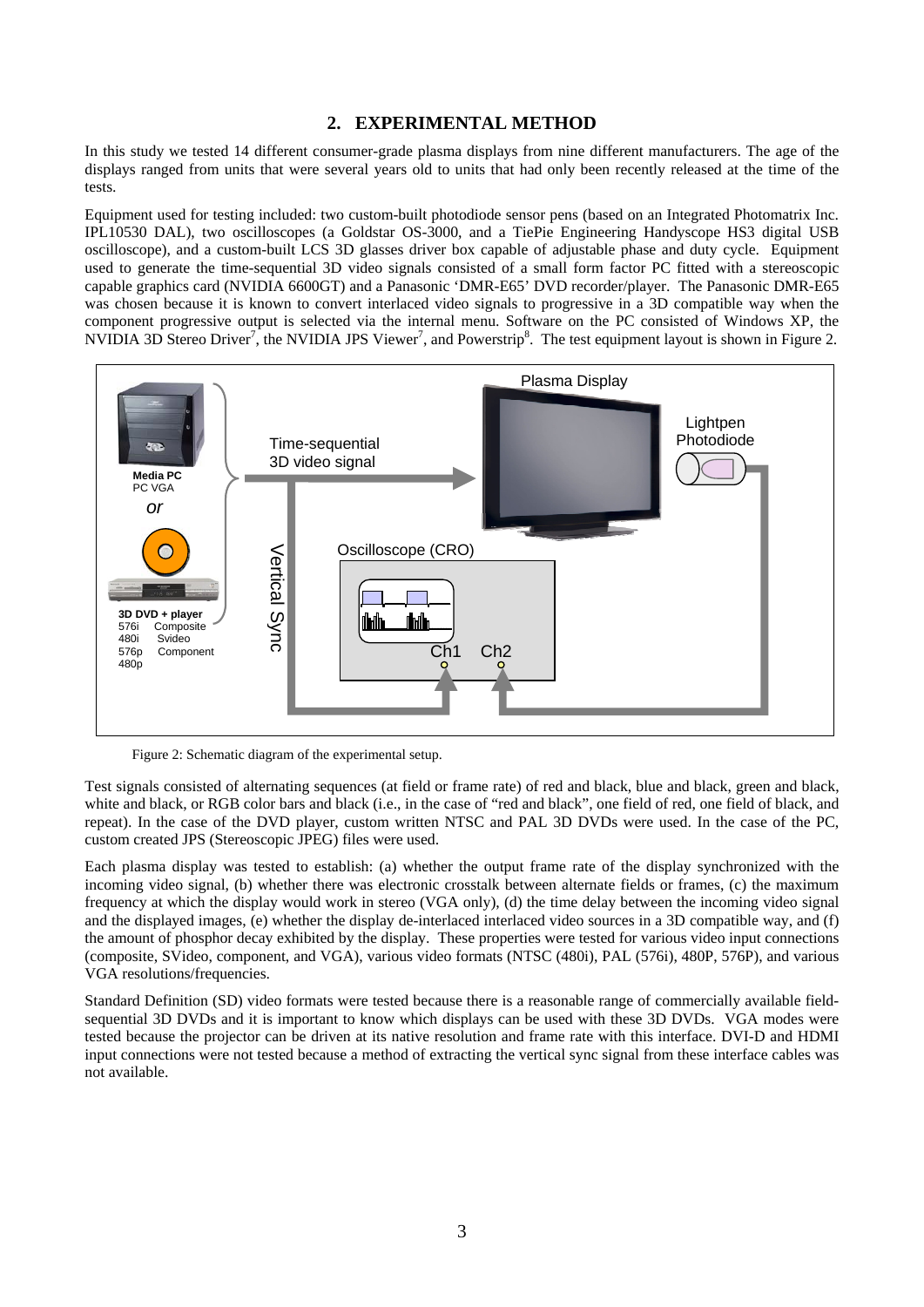# **3. RESULTS AND DISCUSSION**

The 14 plasma displays tested in this study are listed in Table 1 along with some basic specifications.

| Tag             | <b>Manufacturer</b> | <b>Model</b>     | Screen<br>Diagonal<br>(inches) | <b>Native</b><br>Display<br>Resolution | VGA Input<br>Resolution |
|-----------------|---------------------|------------------|--------------------------------|----------------------------------------|-------------------------|
| D <sub>01</sub> | LG                  | $DT-42PY10X$     | 42                             | 1024 x 768                             | 1024 x 768              |
| D <sub>02</sub> | Fujitsu             | P50XHA51AS       | 50                             | 1366 x 768                             | 1360 x 768              |
| D <sub>03</sub> | <b>NEC</b>          | PX-50XR5W        | 50                             | 1366 x 768                             | 1360 x 768              |
| D <sub>04</sub> | Panasonic           | TH-42PV60A       | 42                             | 1024 x 768                             | 1024 x 768              |
| D <sub>05</sub> | Samsung             | <b>PS-42C7S</b>  | 42                             | 852 x 480                              | 800 x 600               |
| D <sub>06</sub> | LG                  | RT-42PX11        | 42                             | 852 x 480                              | 800 x 600               |
| D <sub>07</sub> | <b>NEC</b>          | $PX-42XM1G$      | 42                             | 1024 x 768                             | 1024 x 768              |
| D <sub>08</sub> | Sony                | <b>PFM-42V1</b>  | 42                             | 852 x 480                              | 800 x 600               |
| D <sub>09</sub> | Sony                | <b>FWD-50PX2</b> | 50                             | 1366 x 768                             | 1360 x 768              |
| D <sub>10</sub> | Hitachi             | 55PD8800TA       | 55                             | 1366 x 768                             | 1024 x 768              |
| D <sub>11</sub> | Hitachi             | 42PD960BTA       | 42                             | 1024 x 1080                            | 1024 x 768              |
| D <sub>12</sub> | Pioneer             | PDP-507XDA       | 50                             | 1366 x 768                             | 1360 x 768              |
| D <sub>13</sub> | Pioneer             | PDP-50HXE10      | 50                             | 1366 x 768                             | 1360 x 768              |
| D14             | Fujitsu             | PDS4221W-H       | 42                             | 1024 x 1024                            | 1024 x 768              |

Table 1: The Plasma displays tested in this study, their basic specifications, and an arbitrary identification tag.

#### **3.1 Synchronization**

In order for time-sequential 3D video to work correctly on a particular display, it is necessary for the display's update of video frames to synchronize with the input video signal. It has been found that in some cases the display has its own native frequency of display (usually  $\sim 60$ Hz) and all other input frequencies are resampled to this native frequency – this resampling process usually destroys the 3D video signal.

Table 2 lists the synchronization test results. The 'Component 50Hz Progressive' column indicates whether the display would correctly synchronize to 576P 50Hz frame-sequential 3D video (derived from a PAL 3D DVD) entered via the component connector. The 'Component 60Hz Progressive' column indicates whether the display would correctly synchronize to 480P 60Hz frame-sequential 3D video (derived from an NTSC 3D DVD) entered via the component connector. The VGA 60Hz column indicate whether the display would correctly synchronize to frame-sequential 3D video entered via the VGA connector (in almost all cases the video resolution was set to the native resolution of the display). The bottom row of the table indicates the percentage of all tested projectors that would synchronize in that video mode.

It is worth noting that none of the tested plasma displays were 3D compatible with interlaced video sources (576i or 480i field-sequential). This is undoubtedly due to the display using a 3D incompatible 'interlaced to progressive scan' converter. Fortunately the 3D incompatible 'interlaced to progressive scan converter' can be bypassed by inputting a progressive video signal into the display.

Regarding Table 2, it can be seen that some of the tested displays (D01, D04 and D06) would not synchronize to the incoming video signal in any video mode or video connection, and hence would not be time-sequential 3D compatible. It is surprising to see this result because non-synchronization would also cause problems for regular 2D content – in scenes of continuous smooth motion, a regular stutter or glitch in the motion would be visible.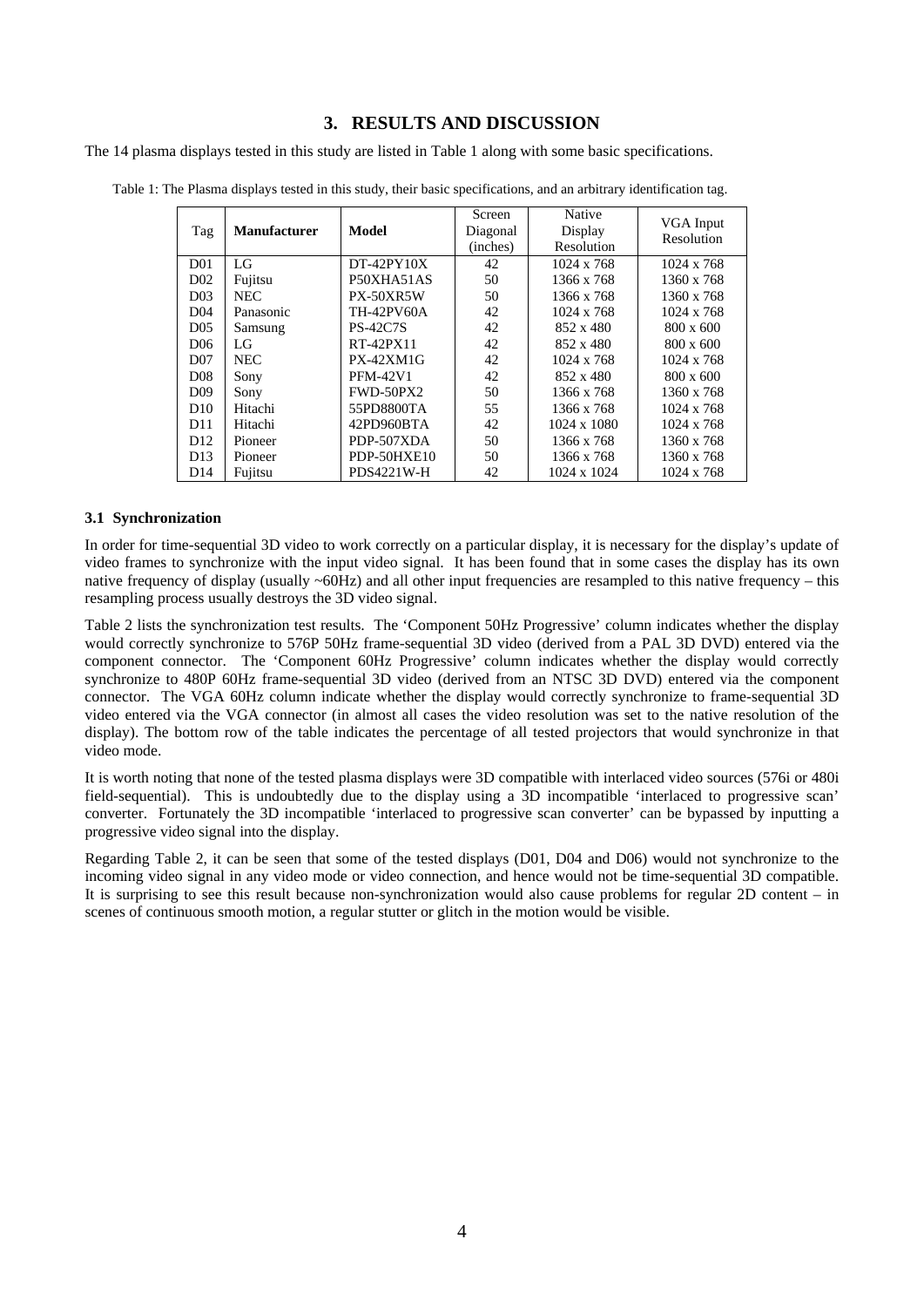Table 2: Display synchronization test results for the 14 plasma displays. (A green 'YES' indicates that the display did synchronize with the incoming video signal, a red 'NO' indicates that the display did not synchronize in those modes, and a dash indicates that mode was not tested (either because that mode was not available on that display, or a necessary cable or connector was not available).

| Display                                     | Component 50Hz           | Component 60Hz           | <b>VGA</b>     | VGA input  |
|---------------------------------------------|--------------------------|--------------------------|----------------|------------|
|                                             | progressive              | progressive              |                | resolution |
| D <sub>0</sub> 1                            | No                       | N <sub>0</sub>           | N <sub>o</sub> | 1024 x 768 |
| D <sub>02</sub>                             | Yes                      | Yes                      | Yes            | 1360 x 768 |
| D <sub>03</sub>                             | No                       | Yes                      | N <sub>o</sub> | 1360 x 768 |
| D <sub>04</sub>                             | N <sub>o</sub>           | N <sub>o</sub>           | N <sub>o</sub> | 1024 x 768 |
| D <sub>05</sub>                             | Yes                      | Yes                      | N <sub>o</sub> | 800 x 600  |
| D <sub>06</sub>                             | N <sub>o</sub>           | N <sub>o</sub>           | N <sub>o</sub> | 800 x 600  |
| D <sub>07</sub>                             | Yes                      | Yes                      | Yes            | 1024 x 768 |
| D <sub>08</sub>                             | $\overline{\phantom{a}}$ | $\overline{\phantom{a}}$ | Yes            | 800 x 600  |
| D <sub>09</sub>                             | $\overline{a}$           | $\overline{a}$           | Yes            | 1360 x 768 |
| D10                                         |                          | N <sub>o</sub>           | N <sub>o</sub> | 1024 x 768 |
| D11                                         | Yes                      |                          | N <sub>o</sub> | 1024 x 768 |
| D <sub>12</sub>                             | Yes                      | Yes                      | N <sub>o</sub> | 1360 x 768 |
| D13                                         | ۰                        |                          | N <sub>o</sub> | 1360 x 768 |
| D14                                         | No                       | Yes                      | Yes            | 1024 x 768 |
| % of displays that                          |                          |                          |                |            |
| synchronize the                             | 50%                      | 60%                      | <b>38%</b>     |            |
| display output to the<br>input video signal |                          |                          |                |            |
|                                             |                          |                          |                |            |

#### **3.2 Time Delay**

With some displays there is often a time delay between the video information being received at the display via one of the video input connectors, and light being output on the display for that particular frame. This effect is shown for an example plasma display in Figure 3. Table 3 lists the time delay measurement for the tested plasma displays with different input video sources.

Most drivers for LCS 3D glasses assume that there is no such delay (which is correct for CRTs). If LCS 3D glasses with no delay are used to view time-sequential 3D images on a display with a significant amount of time delay, a great deal of ghosting can be present. As mentioned earlier, we developed a smart dongle which allows the time delay of the LCS 3D glasses to be adjusted.



Figure 3: This graph illustrates the delay time between the vertical sync from the VGA video signal (blue trace) and light output on the display (green trace) was measured as 23.7ms for monitor D14. The vertical axis of the graph is brightness for the Light Output trace, and Voltage for the Vertical Sync trace. In this instance one frame period = 16.7ms (60Hz) and the delay time is approximately 7ms.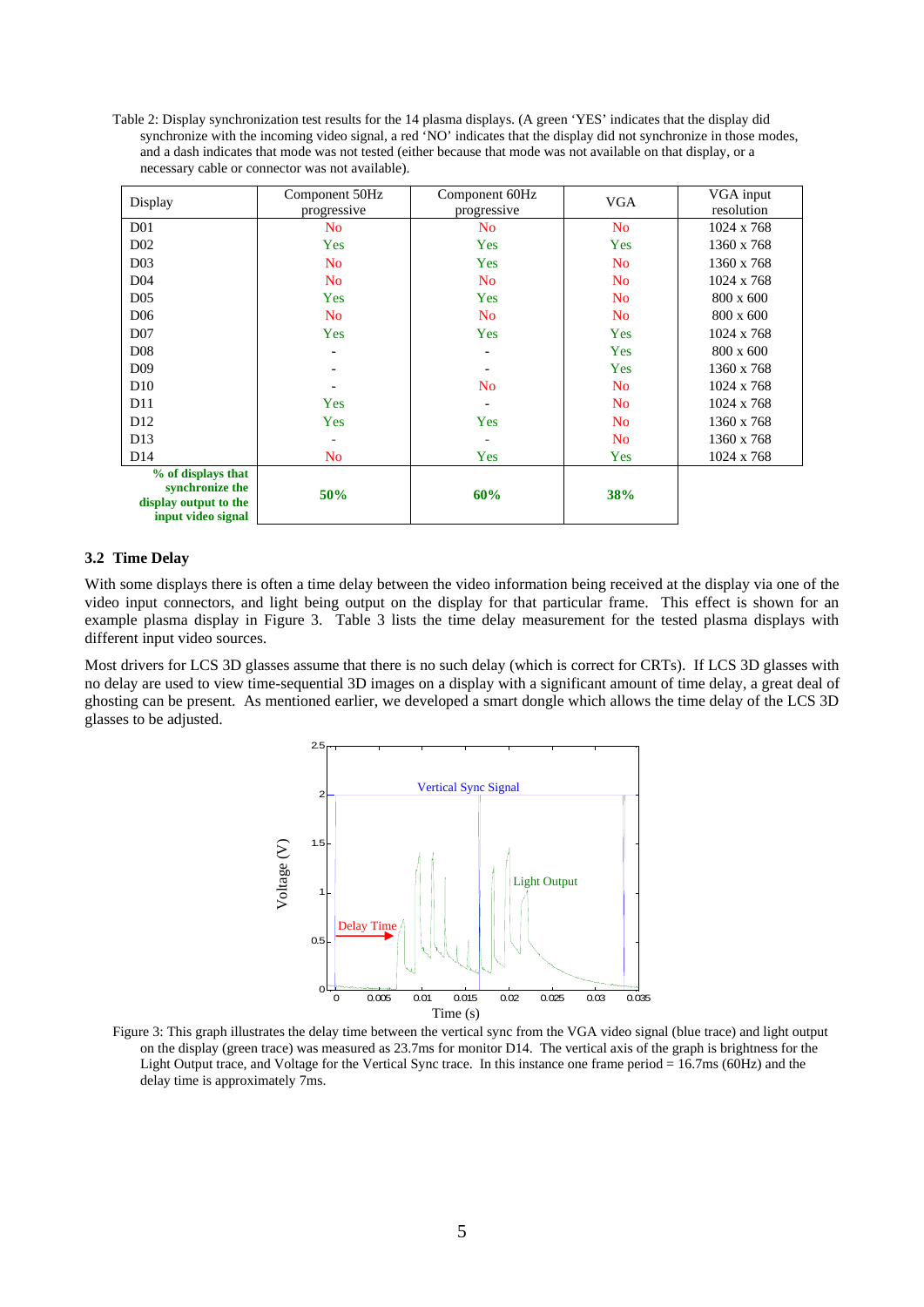Table 3: This table shows the measured time delay between the trailing edge of the vertical sync and the start of light output on the screen, measured in milliseconds. ('N.S.' means the display would Not Synchronize with the video signal, and '-' means this video mode could not to be tested)

|                 | Component   | Component | <b>VGA</b> | Maximum           |
|-----------------|-------------|-----------|------------|-------------------|
| Display ID      | (50Hz)      | (60Hz)    | (60Hz)     | Resolution        |
| D <sub>01</sub> | N.S.        | N.S.      | N.S.       | 1024 x 768        |
| D <sub>02</sub> | 30.0        | 26.7      | 26.7       | 1360 x 768        |
| D <sub>03</sub> | N.S.        | 26.0      | N.S.       | 1360 x 768        |
| D <sub>04</sub> | <b>N.S.</b> | N.S.      | N.S.       | $1024 \times 768$ |
| D <sub>05</sub> | 22.0        | 19.0      | N.S.       | 800 x 600         |
| D <sub>06</sub> | N.S.        | N.S.      | N.S.       | 800 x 600         |
| D <sub>07</sub> | 39.2        | 32.4      | 33.9       | 1024 x 768        |
| D <sub>08</sub> |             |           | 30.0       | $800 \times 600$  |
| D <sub>09</sub> |             |           | 25.2       | 1360 x 768        |
| D10             |             | N.S.      | N.S.       | 1024 x 768        |
| D11             | 21.6        |           | N.S.       | 1024 x 768        |
| D <sub>12</sub> | 40.2        | 45.6      | N.S.       | 1360 x 768        |
| D14             | N.S.        | 23.4      | 23.7       | 1024 x 768        |

#### **3.3 Phosphor Decay**

Like CRTs, plasma displays also use phosphors to generate visible light. And as with CRTs, phosphor decay (aka: phosphor persistence, phosphor afterglow) can also be a problem with plasma displays. Figure 4 shows the timedomain response of an example plasma display (D14). It can be seen from the graph that this particular display has 10 sub-fields per TV-field (count the peaks), but more importantly for this section, after each peak the red and the green color primaries exhibit a significant amount of phosphor decay. In this example, the blue color primary doesn't have any noticeable phosphor decay. This type of graph was very common among the displays that were tested. The red and green phosphors typically had phosphor decays with long time constants, whereas blue usually exhibited almost no phosphor afterglow.

Long phosphor decay when combined with time-sequential 3D viewing produces ghosting since the light from one eye view leaks into the time period of the other eye view.



Figure 4: The time-domain light output of an example plasma display (D14) (for alternate frames of 100% red, green and blue with black). The vertical axis is brightness of the each of the color channels as measured in volts by the photo sensor, and the horizontal axis is time (seconds).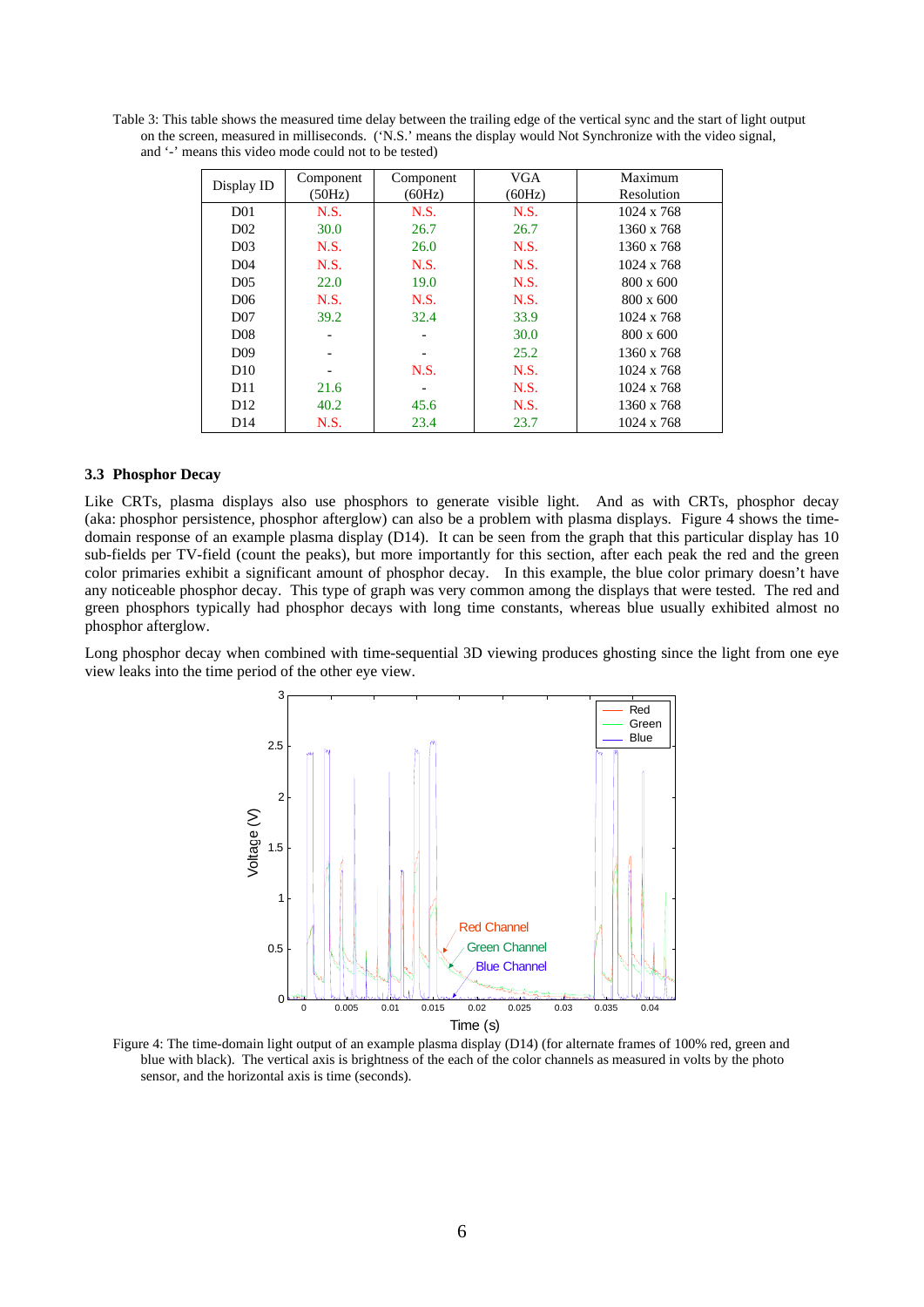#### **3.4 Crosstalk**

Most of the plasma displays tested exhibited significant amounts of crosstalk when viewing time-sequential 3D images using LCS 3D glasses. The main reason for the excessive crosstalk is the significant amount of phosphor afterglow. Figure 5 below shows the time-domain light output for a red frame (followed by a black frame) for display D02, along with the transmission response of an example pair of LCS 3D glasses for both eyes (in this case a pair of NuVision 3DSpex glasses driven by the Curtin smart dongle). In Figure 5, it can be seen that from 0 to 17ms the left eye of the LCS glasses is transmissive and the right eye of the LCS glasses is opaque. At about 17ms, the LCS glasses switch from one state to the other, and in the example of Figure 5 the afterglow of the phosphors is still decaying from the first field, hence light from the left eye image will leak into the right eye producing crosstalk.



Figure 5: Diagram showing the LCS 3D glasses transmission states for both eyes and the time-domain light output for a red frame (followed by a black frame) for display D02. The vertical axis is brightness of the each of the color channels as measured in volts by the photo sensor, and the horizontal axis is time (seconds). In this instance one frame period = 16.7ms (60Hz).



Figure 6: Diagram showing the original red waveform of monitor D02 (red), the transmitted signal to the left eye (blue), and the crosstalk signal to the right eye (green)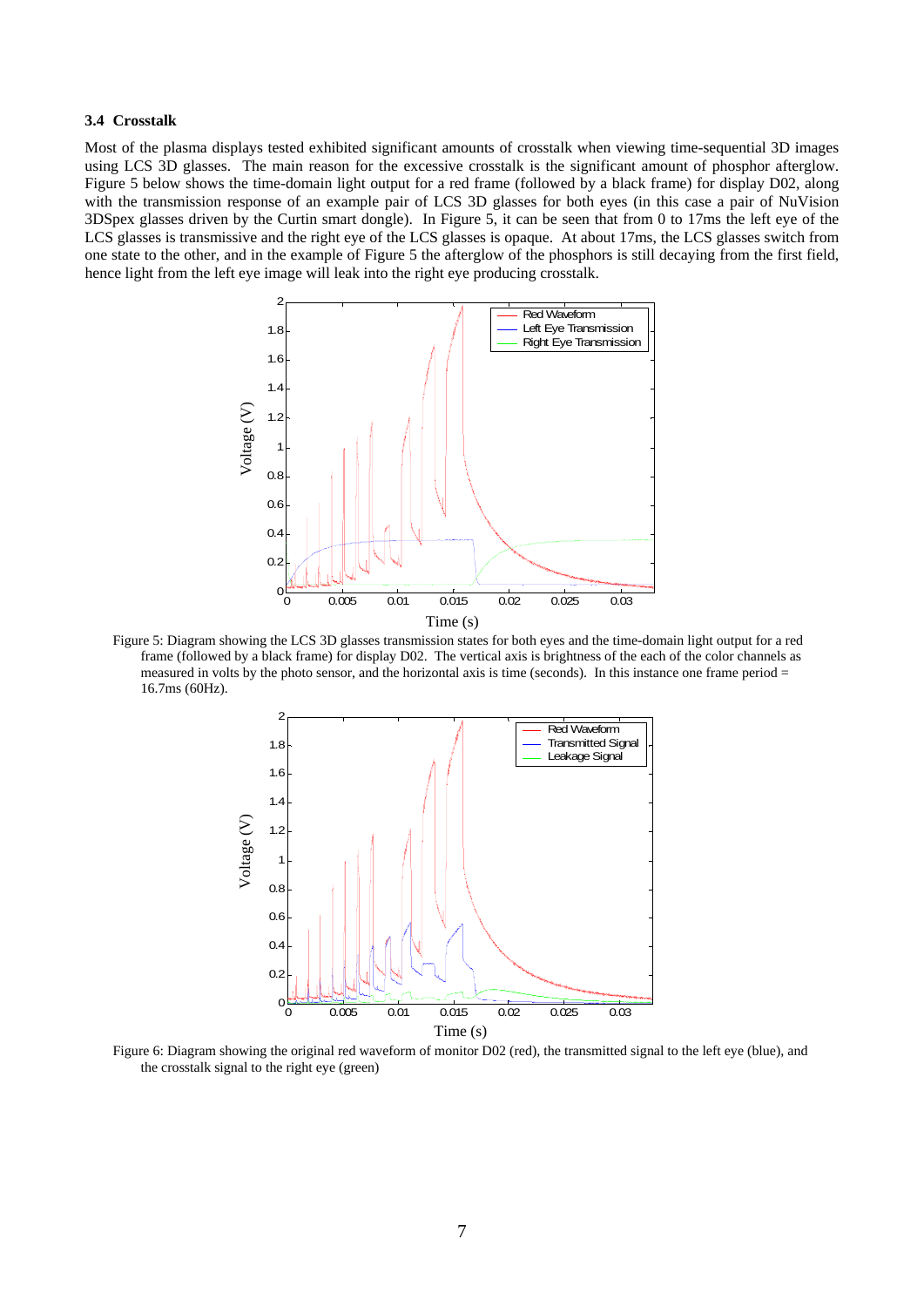Figure 6 shows the result of multiplying the red waveform amplitude with the transmission response of the LCS glasses (left eye, and right eye) – firstly the transmitted (desired) signal in blue, along with the leakage (undesired) signal in green. Division of the area under the leakage curve by the area under the transmitted curve will give the crosstalk measure.

The calculated time-sequential 3D crosstalk factors for each of the plasma displays tested is listed in Table 4. As can be seen in the table, monitor D08 exhibits the least crosstalk, and monitor D10 exhibits the most crosstalk. The crosstalk performance for an example DLP projector is also provided for comparison purposes. The switching of DLP projectors is almost perfect with negligible leakage between frames due to the DLP engine, which means that essentially all of the crosstalk for DLP projectors is due to the glasses. The crosstalk factor for D08 is only a few points higher than DLP which is a reasonable result. On the other hand, results such as the 38.3 crosstalk factor figure for D10, will mean that a time-sequential 3D image would be severely affected by crosstalk.

| <b>Display</b>  | Duty Cycle | <b>Total Crosstalk</b> | <b>Red Crosstalk</b> | <b>Green Crosstalk</b> | <b>Blue Crosstalk</b>       |
|-----------------|------------|------------------------|----------------------|------------------------|-----------------------------|
| D <sub>01</sub> | 50         | $\pm$ 2.1<br>22.6      | $\pm$ 0.8<br>11.7    | 10.5<br>1.2<br>$\pm$   | $\pm$ 0.1<br>0.4            |
| D <sub>02</sub> | 50         | 27.9<br>$\pm$ 3.0      | 12.2<br>$\pm$ 1.3    | 15.1<br>$±$ 1.6        | $0.6 \pm 0.1$               |
| D <sub>03</sub> | 50         | 21.8<br>$+2.3$         | $8.6 \pm 0.9$        | 12.7<br>$\pm$ 1.4      | $0.5 \pm 0.1$               |
| D <sub>04</sub> | 50         | 26.9<br>$+2.7$         | 8.1<br>$+ 0.8$       | 18.3<br>$+ 1.8$        | 0.5<br>$+ 0.1$              |
| D <sub>05</sub> | 50         | 14.3<br>1.5<br>$+$     | 7.2<br>$+ 0.8$       | $6.6 \pm 0.6$          | $0.6 \pm 0.1$               |
| D <sub>06</sub> | 50         | $\pm$ 2.1<br>21.6      | 9.2<br>$\pm$ 1.0     | $12.0 \pm 1.0$         | $0.4 \pm 0.2$               |
| D <sub>07</sub> | 50         | 22.5<br>$+2.4$         | 9.6 $\pm$ 1.0        | 12.2<br>$\pm$ 1.3      | 0.7<br>$\pm$ 0.1            |
| D <sub>08</sub> | 50         | 9.9<br>1.0<br>$+$      | ± 0.6<br>5.6         | 3.3<br>$\pm$ 0.4       | $1.0^{\circ}$<br>$\pm$ 0.1  |
| D()9            | 50         | 14.8<br>$+$ 1.5        | $6.5 + 0.7$          | 7.9<br>$+ 0.8$         | $0.5^{\circ}$<br>$+ 0.1$    |
| D10             | 50         | 38.3<br>4.0<br>$\pm$   | $13.9 \pm 1.5$       | 23.8<br>$+2.5$         | $0.6 \pm 0.1$               |
| D11             | 50         | 14.8<br>1.5<br>$+$     | 6.0<br>± 0.6         | 0.9<br>8.4<br>$\pm$    | 0.1<br>$0.4^{\circ}$<br>$+$ |
| D45             | 50         | 23.2<br>$+2.5$         | 10.0<br>$+$ 1.1      | $12.5 + 1.4$           | 0.8<br>$+ 0.1$              |
| <b>DLP</b>      | 50         | 5.5<br>0.7<br>$\pm$    | 3.7<br>$\pm$ 0.4     | 1.3<br>$\pm$ 0.1       | 0.5<br>$\pm$ 0.1            |

Table 4: Calculated time-sequential crosstalk factors with 50% duty cycles (green, yellow and orange cells indicate overall crosstalks of <10%, 10-20% and >20% respectively)

In all of these examples, the glasses have been switched with a 50% duty cycle. Some simulations were also performed by reducing the duty cycle of the LCS glasses but these results are reported separately<sup>[9](#page-8-8)</sup>.

### **4. CONCLUSION**

The purpose of this study was to determine the compatibility of plasma displays with stereoscopic visualization. Results show that approximately half of all displays tested are partially compatible with progressive time-sequential stereoscopic viewing. Approximately half of the plasma displays tested were 3D incompatible because the display output did not synchronize to the input video signal. Of the displays that did synchronize with a time-sequential 3D video signal, most produced large amounts of crosstalk – only two displays exhibited acceptably low levels of crosstalk. None of the displays were able to refresh at frequencies above 60Hz, which would generally result in noticeable flicker. None of the plasma displays tested were compatible with interlaced time-sequential 3D video signals (as provided by field-sequential 3D DVDs). For the reasons mentioned above, it is unlikely that any of the tested plasma displays will be useful for commercial time-sequential stereoscopic applications.

Some plasma displays can be used for stereoscopic applications, however, the level of 3D compatibility is incredibly variable from one display to another. Flicker-free time-sequential 3D is not possible in the displays that we tested, as the maximum frame rate is limited to 60Hz. For this reason, the tested plasma displays would not be considered ideal for use with time-sequential 3D viewing.

It was ironic to find that the plasma display which offered the best performance of all the displays was a Sony (D08), but Sony decided to stop making plasma displays in 2006.

The research reported in this technical paper was completed in February 2007, and although we did not find any plasma displays that could be directly used for flicker-free time-sequential 3D display, the results did indicate that it was